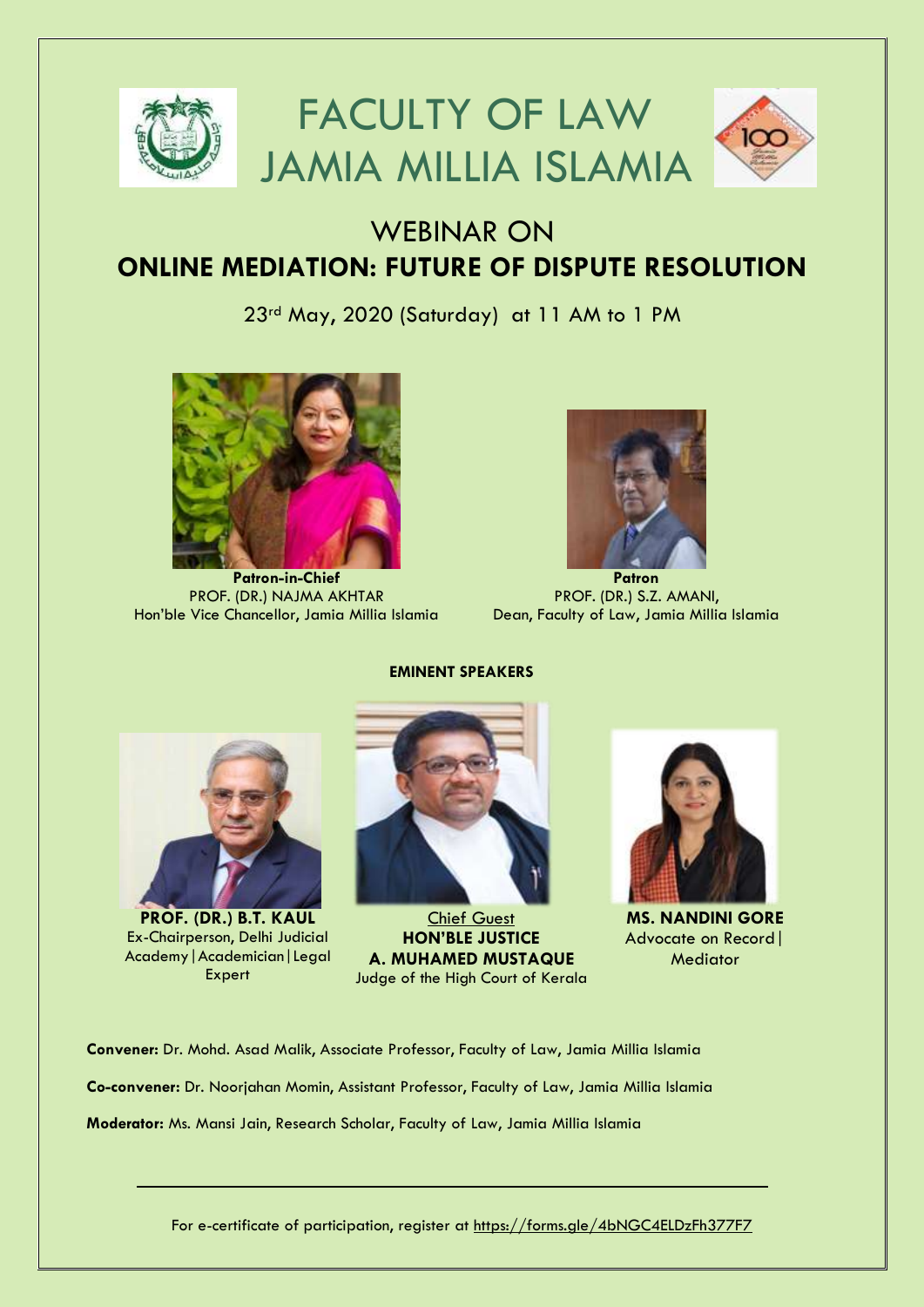

# **Jamia Millia Islamia**



*Centenary Celebrations* **Webinar on "Online Mediation: Future of Dispute Resolution"**

**To be organized by Faculty of Law, Jamia Millia Islamia, New Delhi**

**May 23, 2020**

# **(11:00 am to 1:00 pm)**

# **About Jamia Millia Islamia**

Jamia Millia Islamia was established in 1920 and was accorded the status of a Central University in 1988. It was initially started as a movement for educational and cultural renaissance which has grown as one of the best institutions in higher education offering multidisciplinary courses.

Jamia Millia Islamia has become an ensemble of a multilayered educational system which covers all aspects of schooling, under-graduate, post-graduate, M.Phil/ Ph.D. and post-doctoral education, training and research. With 9 faculties of learning, 38 teaching and research departments and over 27 specialized centres of learning and research, Jamia attract brightest young minds from all over the country and across the globe where they can actualize their potential and contribute significantly towards the society at large.

In recent years Jamia has made significant strides. It got NAAC Accreditation with Grade 'A' in 2015. The MHRD's National Institutional Ranking Framework (NIRF) placed it at the 19<sup>th</sup> position in the "Overall Ranking" for 2018. We have taken initial steps to participate in world rankings. In the Times Higher Education (THE) ranking for the year 2017 we were placed in-between 801-1000 and in the QS World University Rankings 2019 we are placed in-between 751-800. Jamia Millia Islamia (JMI) is among the very few academic institutions from India which has improved its position in Times Higher Education(THE) World University Rankings 2020. With a significant increase, the university is now among the top 601-800 universities of the world improving its position from 801-1000 last year. After the first 200 ranks, THE rankings put institutes into rank groups rather than individual ranks. The London-based Times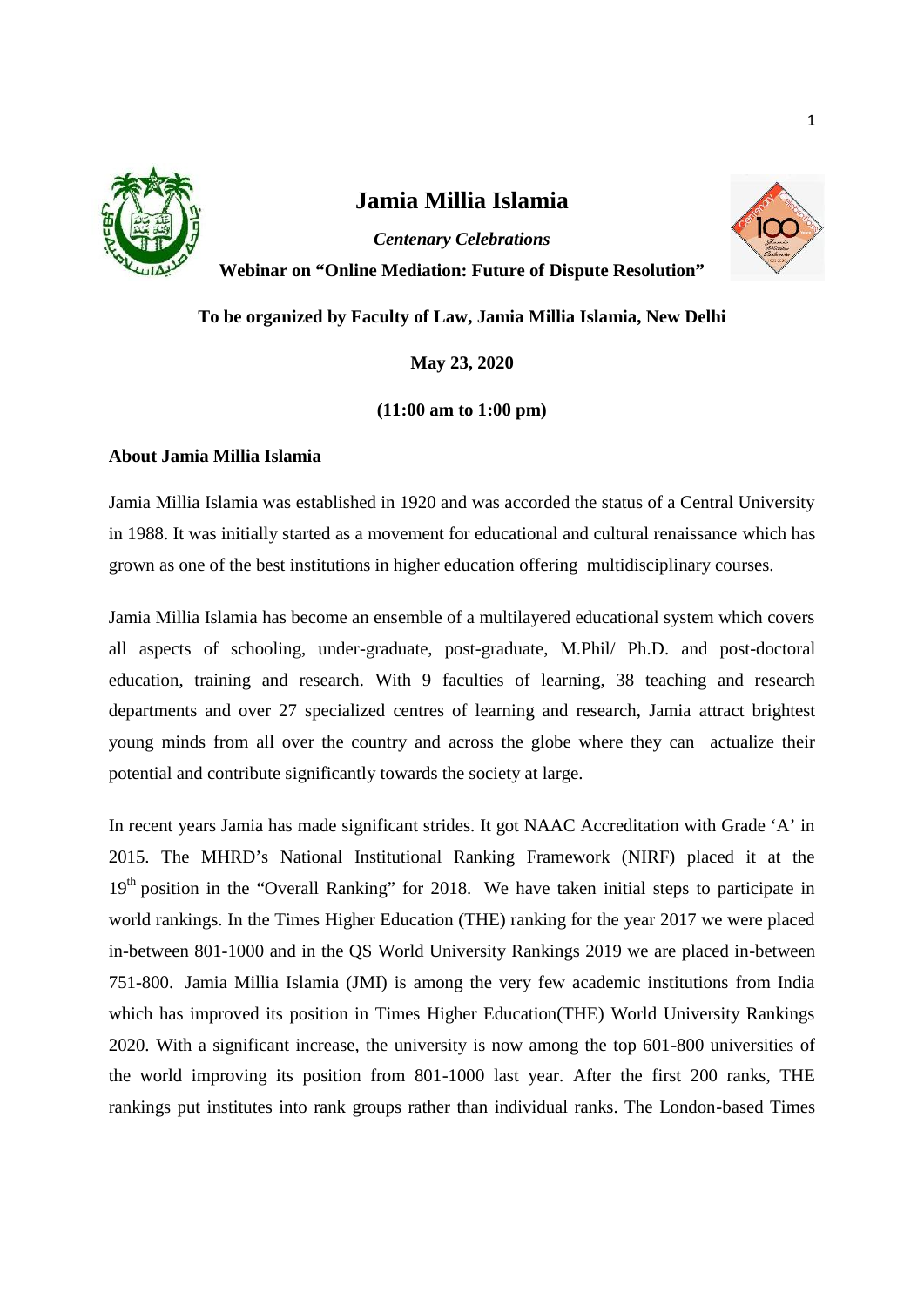Higher Education World University Rankings 2020 has assessed about 1,400 universities spread over 92 countries.

Jamia Millia Islamia has been ranked at 538 position worldwide by Moscow-based Round University Ranking (RUR) 2020 among the world's 1100 universities assessed, improving its position from 631 last year. The University has been benchmarking its teaching and research processes by increasing its interface with foreign educational institutions through faculty exchange, student exchange, joint research, joint conferences and joint publication endeavours. In this highly connected and globalised world, internationalizing the university is being given top priority. Not undermining the virtues of online learning platforms, we are optimally using the GIAN and VAJRA initiatives of the Government of India to boost quality education and draw the best academic and research personnel to the university. We are encouraging entrepreneurship and innovation on the campus. We are facilitating campus recruitments. We are connecting our students to the world.

Jamia Millia Islamia will be completing hundred years of its existence in 2020. But this is the beginning of a long journey. We need to keep growing from strength to strength. We seek the support of all the stakeholders to make Jamia Millia Islamia a truly transformative institution in the life of the Indian nation.

#### **About Faculty of Law**

Faculty of Law, Jamia Millia Islamia was established in 1989 and initially offered LL.B. course. Over the past two decades, the Faculty has made significant progress in terms of restructuring of Courses and Syllabi, introducing new courses, experimenting with innovative techniques of imparting legal education and strengthening its clinical programme in order to give due emphasis to the expanding horizons of the legal profession. In its continuous endeavours in this regard, the Faculty has since introduced a five year integrated B.A.LL.B. (Hons.) Programme from the academic session 2002-2003 thereby replacing the three year LL.B. Course; a two year Post graduate Programme (LL.M.) in three specialized streams of Personal Laws, Corporate Laws and Criminal Laws and a Ph.D. programme, both having commenced from the academic session2000- 2001. In 2016 the Faculty started LL.M., LL.M. (executive) for legal professionals,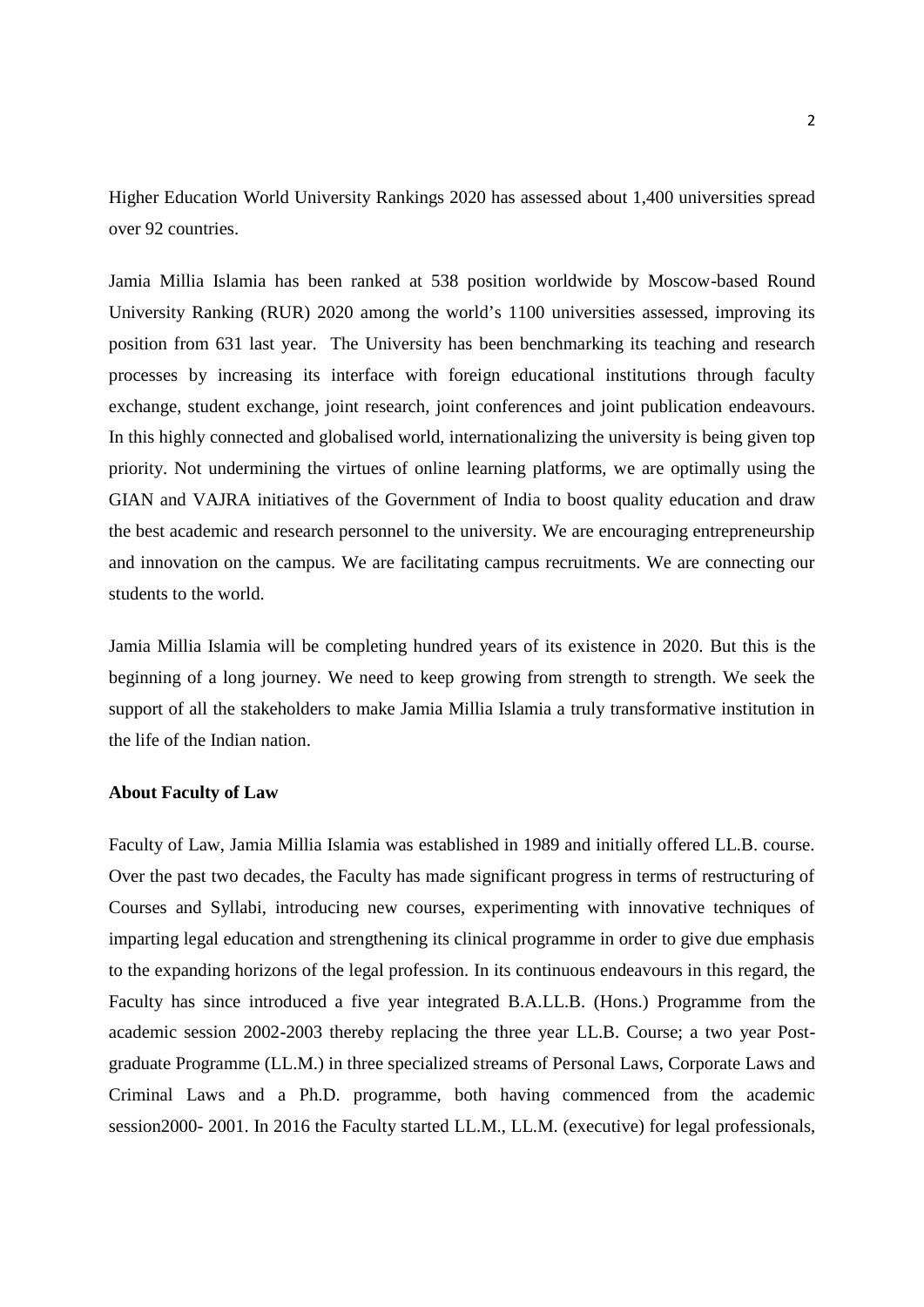P.G. Diploma in Labour Law and P.G. Diploma Air & Space Law. The Faculty of Law has established a Legal Services Clinic with a whole range of legal aid programmes in the agenda. In fact, the students of our faculty have undergone training for Para-Legal Volunteers under the aegis of the National Legal Services Authority. Contributing towards their social responsibility, the students of the Faculty have conducted innumerable legal awareness camps and legal aid campaigns. The students have also been participating in Moot Courts, Client Counseling and other literary and debating activities and have won several laurels. The students of our Faculty are provided with all the necessary facilities to develop their curricular and co-curricular abilities, besides focusing on an overall personality development so as to face the challenges in the competitive world today.

The Faculty of Law organizes Moot Courts within the class rooms, Intra-Faculty Moot Court Competitions and National Moot Court Competitions, National Law Reform Competition and Parliamentary Debate. With the objective of generating new ideas and policy initiatives and disseminating knowledge, we have been organizing National Seminars, Conferences and workshops periodically besides Extension Lectures by eminent speakers from India and abroad. The Faculty has won several accolades in various spheres of academics and extra-curricular domains.

#### **About the Webinar:**

Access to justice means that individual's access to court for getting justice in an equitable and easeful manner. The timely dispensation of justice is a constitutional and fundamental right of the citizens of India and all. . But in recent times the Indian justice delivery system has been plagued by the persistent problem of delay in court proceedings, It contributed to the docket explosion and consequent delay in disposal of cases and rising cost of litigation which eventually lead to the denial of justice to the common people in their quest for justice. Alternative Disputes Resolution is the major alternative to court litigants. The Alternative Disputes Resolution mechanisms (ADRM) include arbitration, negotiation, mediation and conciliation. Due to its innovativeness and efficiency, it has become a global necessity. The rationale for ADR is perceived in terms of reducing the arrears of cases in the Courts. Mediation is one of the most popular modes of ADRM in present day scenario. Mediation is a means to fulfilling the above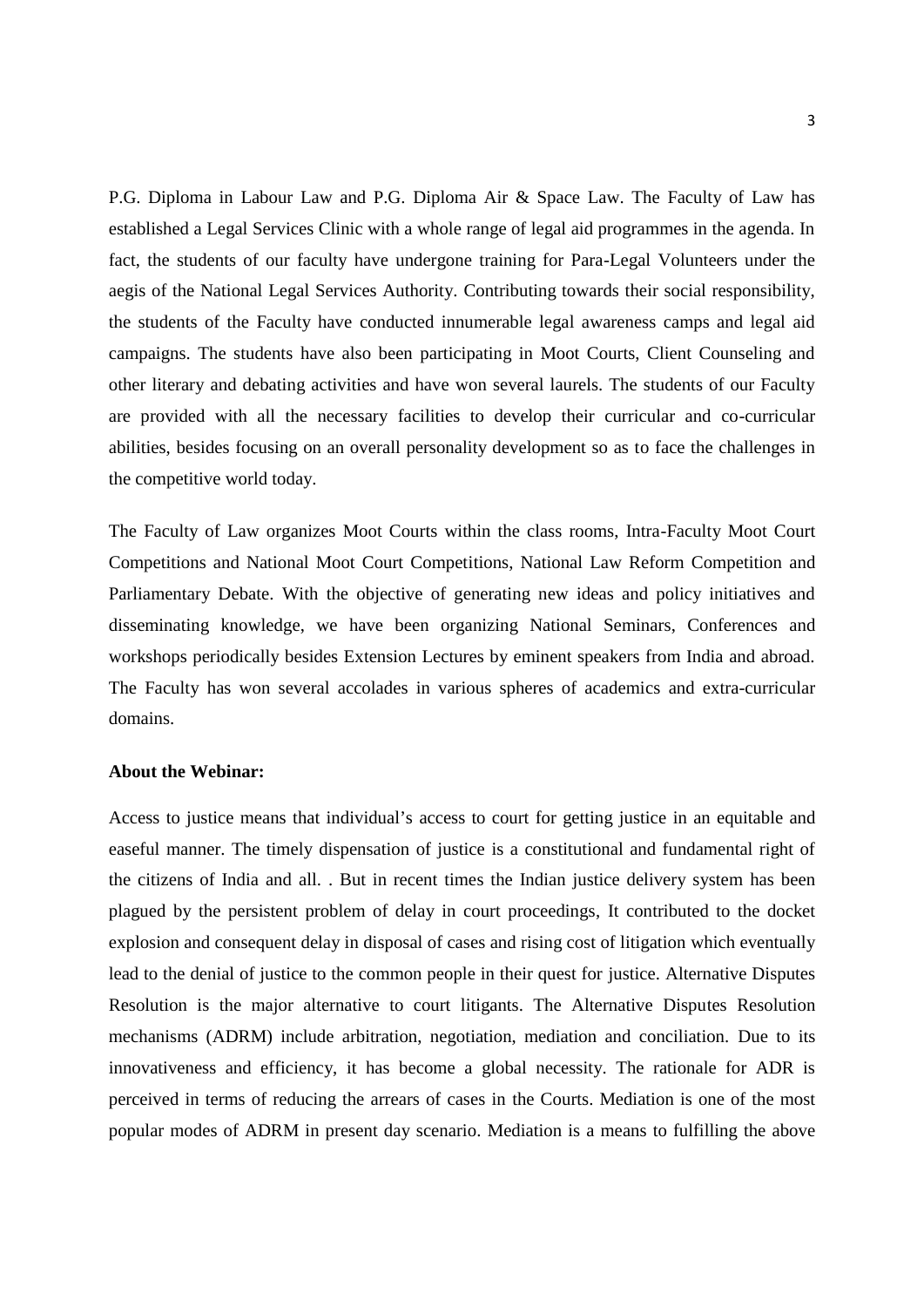stated objectives. Mediation is a dispute resolution mechanism where a neutral third party employing specialised techniques facilitates a dialogue between disputing parties so that they can themselves resolve the dispute amicably. The essence of mediation lies in the role of the mediator as a facilitator. Apart from amicable resolution, mediation offers privacy, an informal environment, cost effectiveness and an 'interest based' process. Due to its efficacy, Mediation has been opted as a preferred means of resolving some of the most unrelenting problems which have cropped up lately in our country. In these times of unprecedented crises due to COVID-19, online mediation can seen as one of the most preferred tools for dispute resolution.

In order to discuss the viability of dispute resolution through online meditation, Faculty of Law, Jamia Millia Islamia is organizing a webinar to benefit students, research scholars, Faculty members, lawyers and law enthusiasts may also attend the Webinar.

#### **Learning Outcomes/Aims:**

- 1. Exposure to concept of Online Mediation.
- 2. Understanding the role of a mediator and the pre-requisite skill set required for conducting online mediation.
- 3. Appreciating the reason why online mediation must be preferred over any other mode of dispute resolution.
- 4. Understanding the challenges faced during online mediation.

## **Who can attend?**

- Any graduate or post- graduate Law student studying in either 3 or 5 year Law course in India
- **Faculty Members**
- Research Scholars
- **Lawyers**
- **Law Enthusiasts**

#### **Patron–in-Chief: Hon'ble Vice Chancellor, Professor Najma Akhtar**

#### **Patron: Dean Faculty of Law, Prof. S.Z. Aamani**